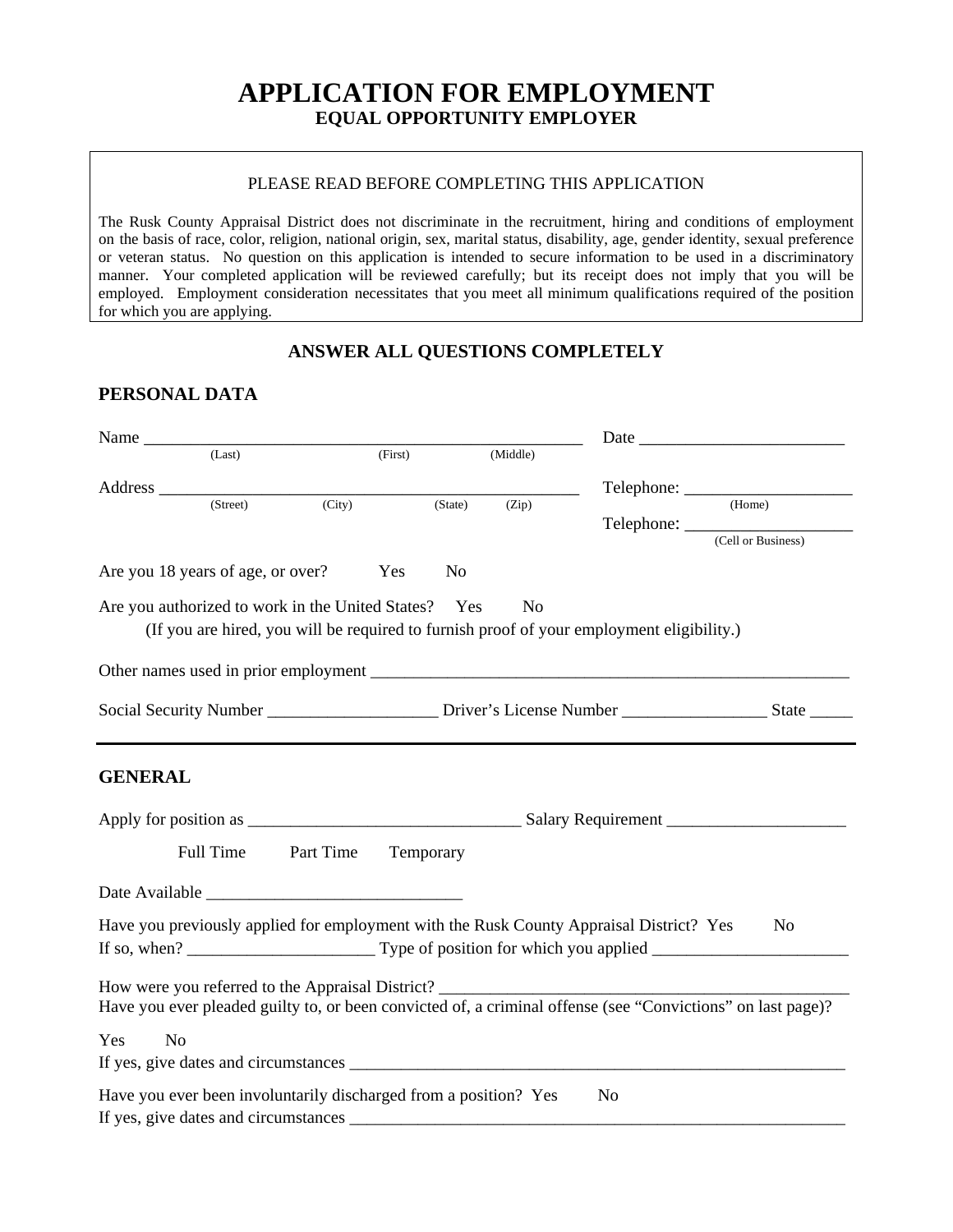#### **EMPLOYMENT**

| May we contact this employer while we are considering your application? Yes       |  | No       |  |
|-----------------------------------------------------------------------------------|--|----------|--|
|                                                                                   |  |          |  |
|                                                                                   |  |          |  |
|                                                                                   |  |          |  |
|                                                                                   |  |          |  |
|                                                                                   |  |          |  |
| Reason(s) for terminating, or considering a change ______________________________ |  |          |  |
| May we contact this employer while we are considering your application? Yes       |  | No       |  |
|                                                                                   |  |          |  |
|                                                                                   |  |          |  |
|                                                                                   |  |          |  |
|                                                                                   |  |          |  |
|                                                                                   |  |          |  |
|                                                                                   |  |          |  |
| May we contact this employer while we are considering your application? Yes       |  | $\rm No$ |  |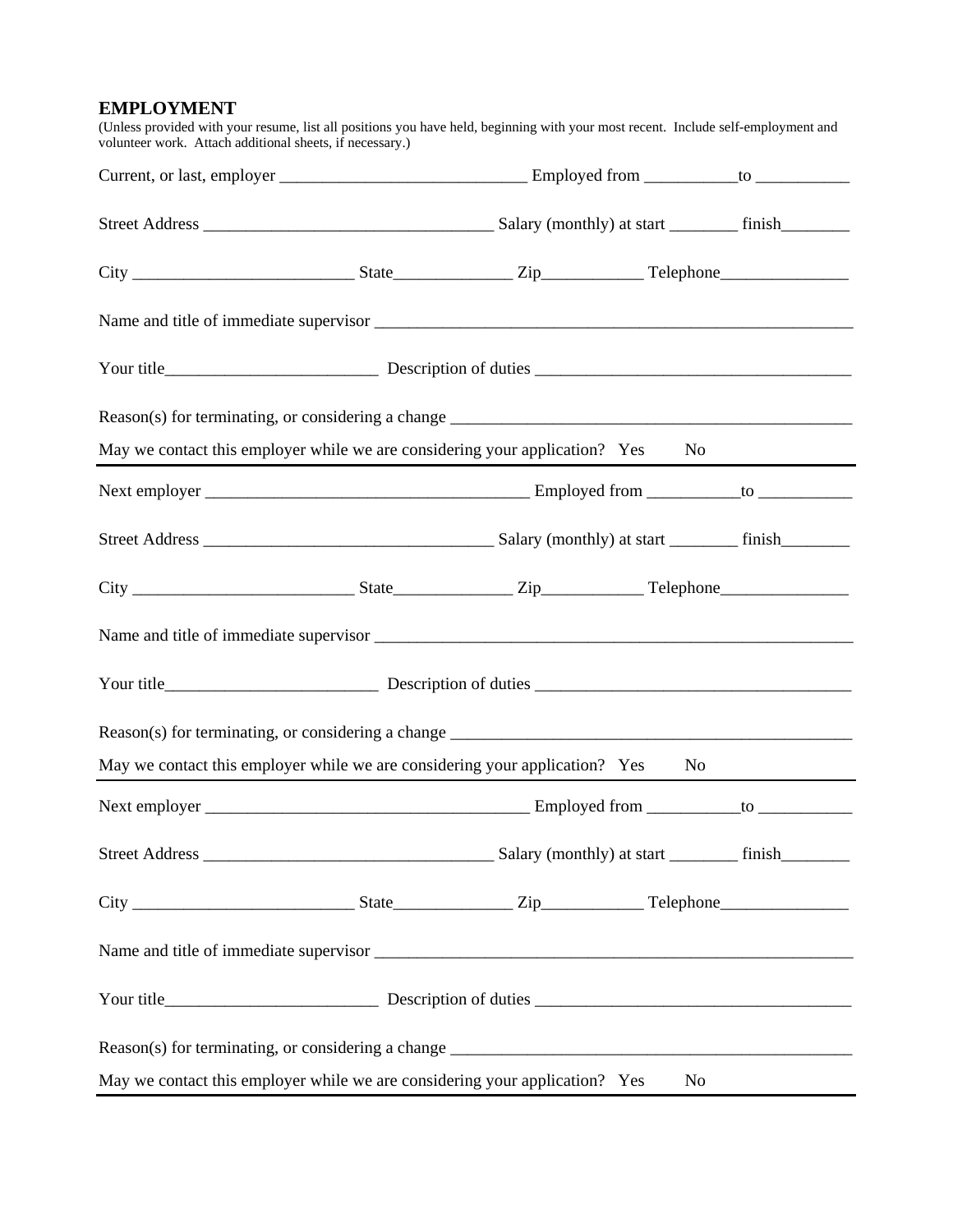|  | May we contact this employer while we are considering your application? Yes<br>No. |  |
|--|------------------------------------------------------------------------------------|--|
|  |                                                                                    |  |
|  |                                                                                    |  |
|  |                                                                                    |  |
|  |                                                                                    |  |
|  |                                                                                    |  |
|  |                                                                                    |  |
|  | May we contact this employer while we are considering your application? Yes No     |  |
|  |                                                                                    |  |
|  |                                                                                    |  |
|  |                                                                                    |  |
|  |                                                                                    |  |
|  |                                                                                    |  |
|  |                                                                                    |  |
|  | May we contact this employer while we are considering your application? Yes<br>No  |  |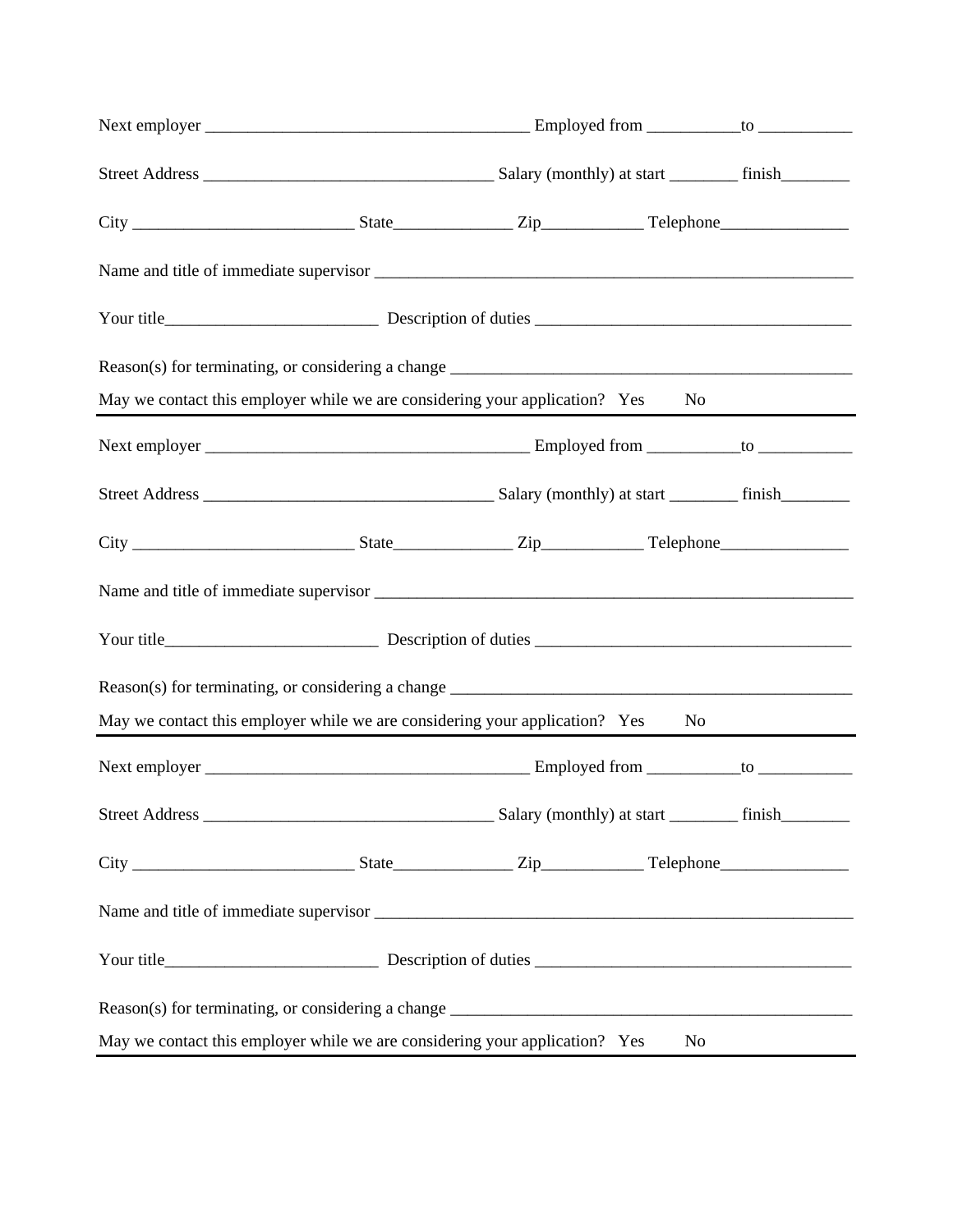#### **EDUCATION**

|           | Print name, city and state | Number of<br>Years | Type of Course or<br>Major | Graduated? | Degree |
|-----------|----------------------------|--------------------|----------------------------|------------|--------|
|           | for each school listed     | Completed          |                            |            |        |
| High      |                            |                    |                            |            |        |
| School    |                            |                    |                            |            |        |
| College   |                            |                    |                            |            |        |
|           |                            |                    |                            |            |        |
| College   |                            |                    |                            |            |        |
|           |                            |                    |                            |            |        |
| Trade,    |                            |                    |                            |            |        |
| Bus.,     |                            |                    |                            |            |        |
| Night     |                            |                    |                            |            |        |
| <b>or</b> |                            |                    |                            |            |        |
| Corres.   |                            |                    |                            |            |        |
| Other     |                            |                    |                            |            |        |
|           |                            |                    |                            |            |        |

| Are you presently in school? Yes | No. | If yes, give expected completion date |
|----------------------------------|-----|---------------------------------------|
| List courses you are taking      |     |                                       |

#### **SPECIAL SKILLS**

List applicable professional or technical licenses/certifications relative to your ability to perform the functions

\_\_\_\_\_\_\_\_\_\_\_\_\_\_\_\_\_\_\_\_\_\_\_\_\_\_\_\_\_\_\_\_\_\_\_\_\_\_\_\_\_\_\_\_\_\_\_\_\_\_\_\_\_\_\_\_\_\_\_\_\_\_\_\_\_\_\_\_\_\_\_\_\_\_\_\_\_\_\_\_\_\_\_\_\_\_\_\_

of the position for which you are applying \_\_\_\_\_\_\_\_\_\_\_\_\_\_\_\_\_\_\_\_\_\_\_\_\_\_\_\_\_\_\_\_\_\_\_\_\_\_\_\_\_\_\_\_\_\_\_\_\_\_\_\_\_\_

List awards, honorary positions or volunteer work relative to your ability to perform the functions of the

position for which you are applying \_\_\_\_\_\_\_\_\_\_\_\_\_\_\_\_\_\_\_\_\_\_\_\_\_\_\_\_\_\_\_\_\_\_\_\_\_\_\_\_\_\_\_\_\_\_\_\_\_\_\_\_\_\_\_\_\_\_\_

List equipment, machinery or special skills relative to your ability to perform the functions of the position for which you are applying \_\_\_\_\_\_\_\_\_\_\_\_\_\_\_\_\_\_\_\_\_\_\_\_\_\_\_\_\_\_\_\_\_\_\_\_\_\_\_\_\_\_\_\_\_\_\_\_\_\_\_\_\_\_\_\_\_\_\_\_\_\_\_\_\_\_\_\_

\_\_\_\_\_\_\_\_\_\_\_\_\_\_\_\_\_\_\_\_\_\_\_\_\_\_\_\_\_\_\_\_\_\_\_\_\_\_\_\_\_\_\_\_\_\_\_\_\_\_\_\_\_\_\_\_\_\_\_\_\_\_\_\_\_\_\_\_\_\_\_\_\_\_\_\_\_\_\_\_\_\_\_\_\_\_\_\_

\_\_\_\_\_\_\_\_\_\_\_\_\_\_\_\_\_\_\_\_\_\_\_\_\_\_\_\_\_\_\_\_\_\_\_\_\_\_\_\_\_\_\_\_\_\_\_\_\_\_\_\_\_\_\_\_\_\_\_\_\_\_\_\_\_\_\_\_\_\_\_\_\_\_\_\_\_\_\_\_\_\_\_\_\_\_\_\_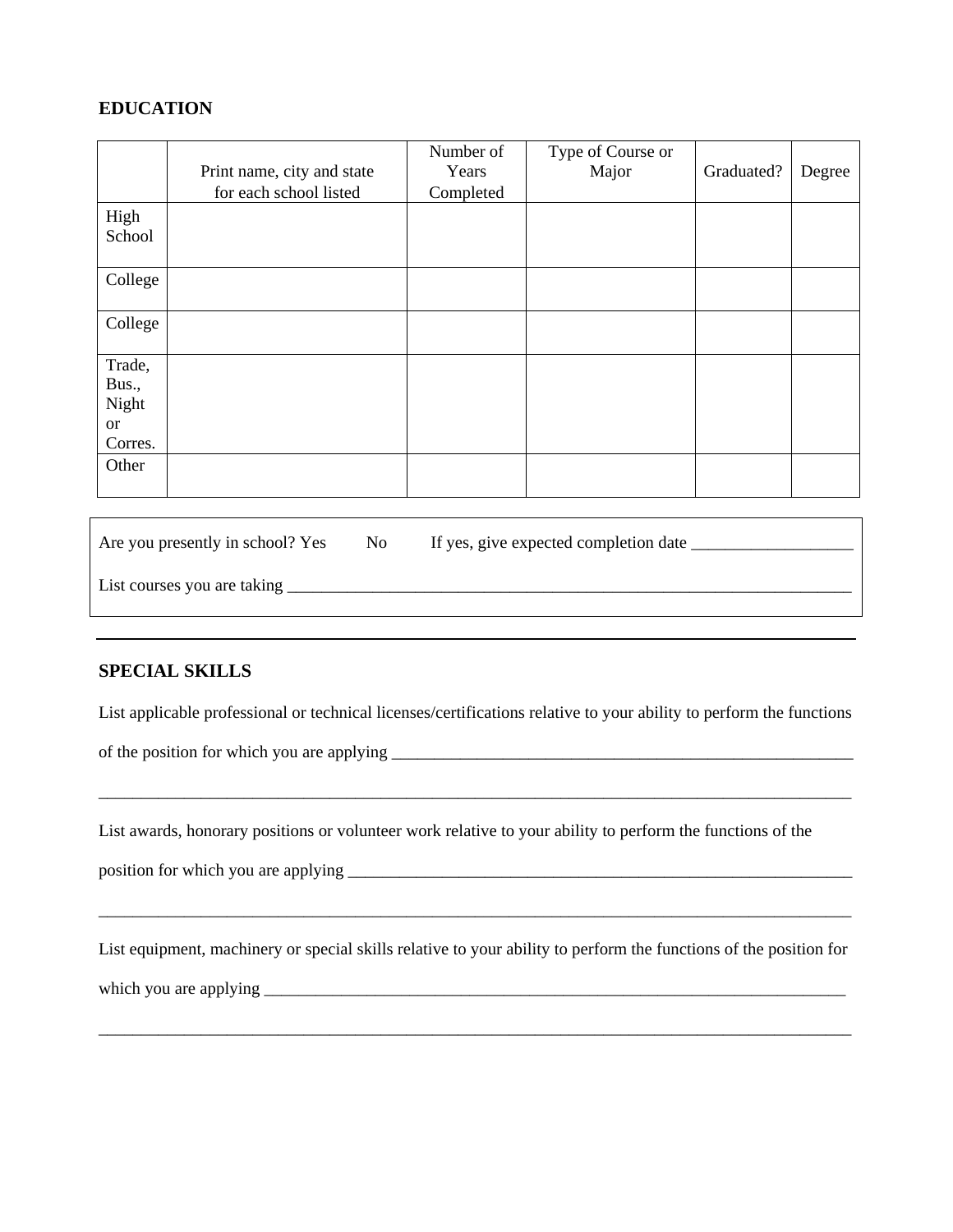### **HEALTH**

If offered the position, would you agree to a physical examination by a physician of our selection?

Yes No

 $\Gamma$ 

Would you agree to a pre-employment and/or post-employment drug screening by a physician or clinic of our selection? Yes No

٦

## **PERSONAL REFERENCES (Not relatives or employers)**

| Name<br>Telephone |
|-------------------|
|                   |
| Name              |
| Name<br>Telephone |

If any relative is employed by the Appraisal District, please list them and their relationship to you.

\_\_\_\_\_\_\_\_\_\_\_\_\_\_\_\_\_\_\_\_\_\_\_\_\_\_\_\_\_\_\_\_\_\_\_\_\_\_\_\_\_\_\_\_\_\_\_\_\_\_\_\_\_\_\_\_\_\_\_\_\_\_\_\_\_\_\_\_\_\_\_\_\_\_\_\_\_\_\_\_\_\_\_\_\_\_\_\_